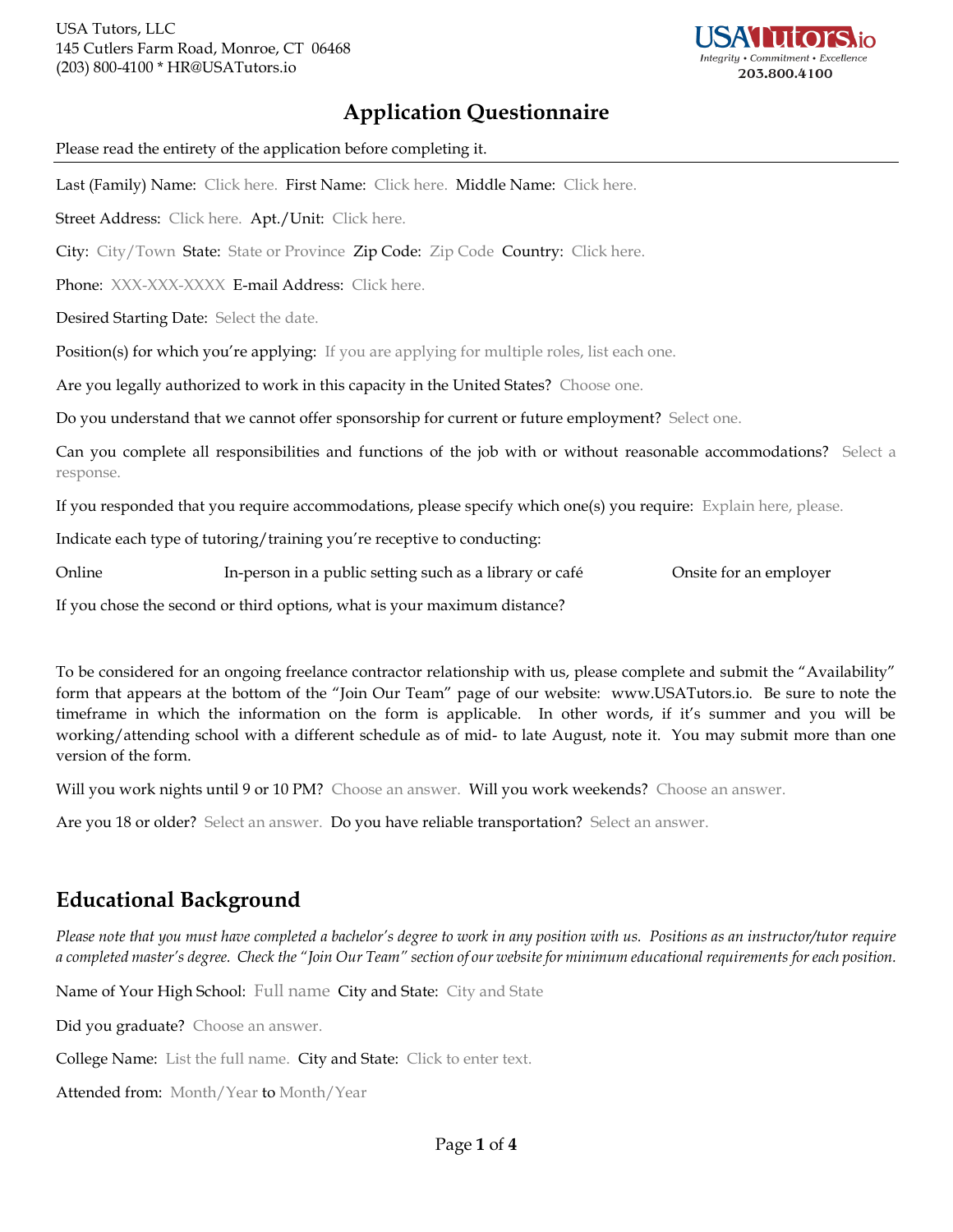

Did you graduate? Choose one Degree Earned: Specify the degree and field of study.

List here any secondary majors, associate's degrees earned here before a bachelor's degree, certificates, and/or minors earned at this institution: Enter text here if applicable

If applicable: College Name: List the full name. City and State: Click to enter text.

Attended from: Month/Year to Month/Year

Did you graduate? Choose one **Degree Earned:** Specify the degree and field of study.

List here any secondary majors, associate's degrees earned here before a bachelor's degree, certificates, and/or minors earned at this institution: Enter text here if applicable

If applicable: College Name: List the full name. City and State: Click to enter text.

Attended from: Month/Year to Month/Year

Did you graduate? Choose one Degree Earned: Specify the degree and field of study.

List here any secondary majors, associate's degrees earned here before a bachelor's degree, certificates, and/or minors earned at this institution: Enter text here if applicable

If applicable: College Name: List the full name. City and State: Click to enter text.

Attended from: Month/Year to Month/Year

Did you graduate? Choose one **Degree Earned:** Specify the degree and field of study.

List here any secondary majors, associate's degrees earned here before a bachelor's degree, certificates, and/or minors earned at this institution: Enter text here if applicable

List here any other training, schooling, certificates, etc. that you earned that may be relevant to working with USA Tutors.

Explain here or write "not applicable"

### **Previous Employment**

Please do NOT skip completing this section unless ALL of the information requested here is provided elsewhere. (We don't care about your prior salary/hourly rate, and we aren't going to ask your former employers about it. We care about the value that you will bring to our company.)

Company/Institution: Full company name Phone: XXX-XXX-XXXX

Address: Street Address, Dept. or Suite, City, State, Zip Code Supervisor's Name: Title and Full Name

Job Title: Click here.

Job Responsibilities: List major duties as well as others that may be relevant to the position for which you are applying.

From: Month/Year to Month/Year

Reason for leaving: Please explain here or note that you're still employed.

May we contact your prior supervisor for a reference? Choose one.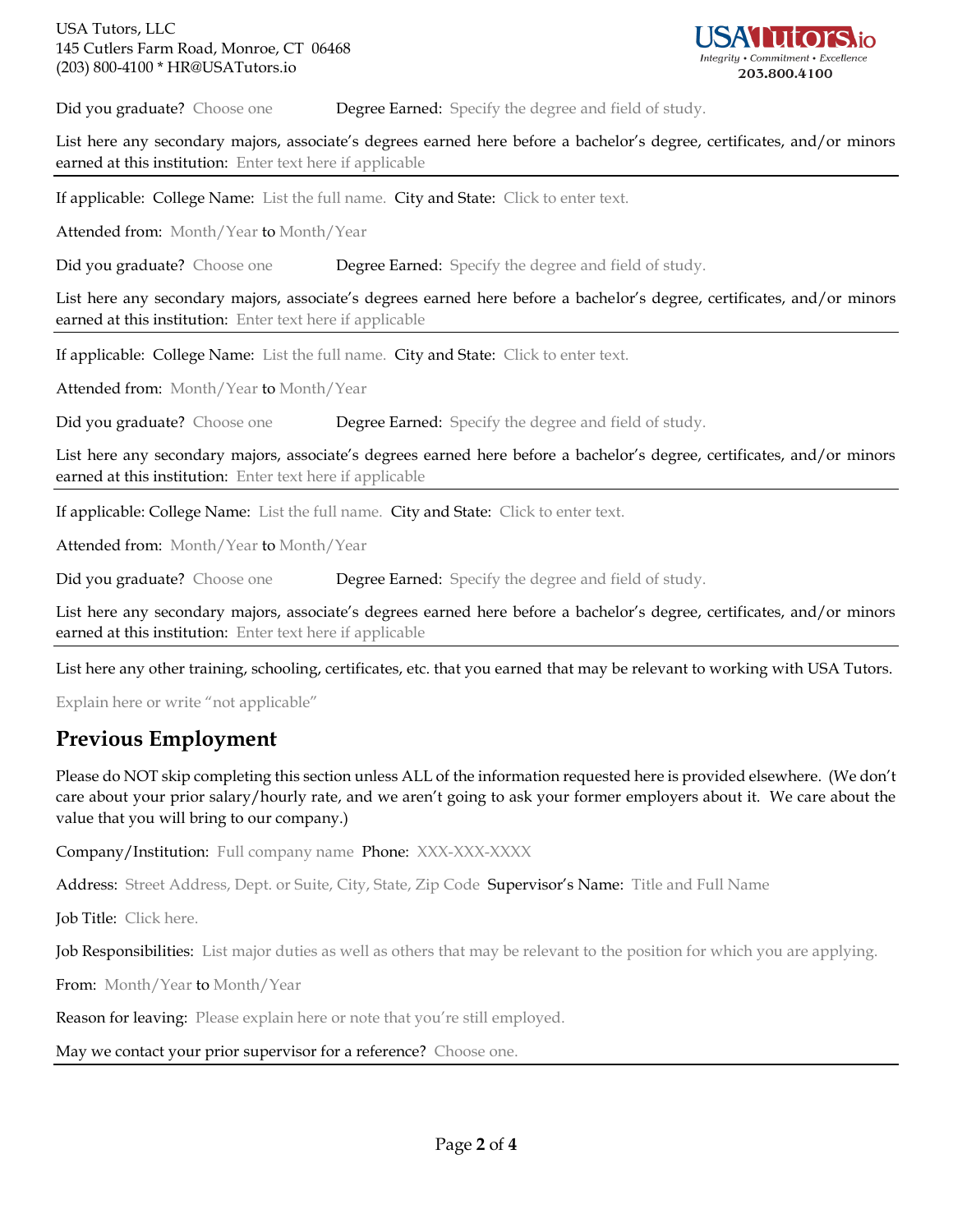#### USA Tutors, LLC 145 Cutlers Farm Road, Monroe, CT 06468 (203) 800-4100 \* HR@USATutors.io



Company/Institution: Full company name Phone: XXX-XXX-XXXX

Address: Street Address, Dept. or Suite, City, State, Zip Code Supervisor's Name: Title and Full Name

Job Title: Click here.

Job Responsibilities: List major duties as well as others that may be relevant to the position for which you are applying.

From: Month/Year to Month/Year

Reason for leaving: Please explain here or note that you're still employed.

May we contact your prior supervisor for a reference? Choose one.

Company/Institution: Full company name Phone: XXX-XXX-XXXX

Address: Street Address, Dept. or Suite, City, State, Zip Code Supervisor's Name: Title and Full Name

Job Title: Click here.

Job Responsibilities: List major duties as well as others that may be relevant to the position for which you are applying.

From: Month/Year to Month/Year

Reason for leaving: Please explain here or note that you're still employed.

May we contact your prior supervisor for a reference? Choose one.

## **Professional Skills and/or Qualifications**

This section is a great opportunity to highlight what you will bring to USA Tutors. What you have studied, pursued as a long-term hobby, presented on, etc. that you either haven't mentioned yet or want to emphasize again?

Explain here or write "not applicable"

### **References**

Most of our openings require a minimum of two letters of reference from a prior supervisor or someone in your supervisory chain and a third from someone who can testify to your professional and personal ethics and conduct. You may list here the people who are preparing those letters or other individuals. Please do not include family members.

### Reference 1:

Name: Title, First Name, & Last Name Phone: XXX-XXX-XXXX Email Address: Click here. Number of Years Known: Click here. How does this person know you, e.g., professor, supervisor, volunteer job? Specify your relationship.

### Reference 2:

Name: Title, First Name, & Last Name Phone: XXX-XXX-XXXX Email Address: Click here. Number of Years Known: Click here. How does this person know you, e.g., professor, supervisor, volunteer job? Specify your relationship.

### Reference 3:

Name: Title, First Name, & Last Name Phone: XXX-XXX-XXXX Email Address: Click here. Number of Years Known: Click here. How does this person know you, e.g., professor, supervisor, volunteer job? Specify your relationship.

### **Verification**